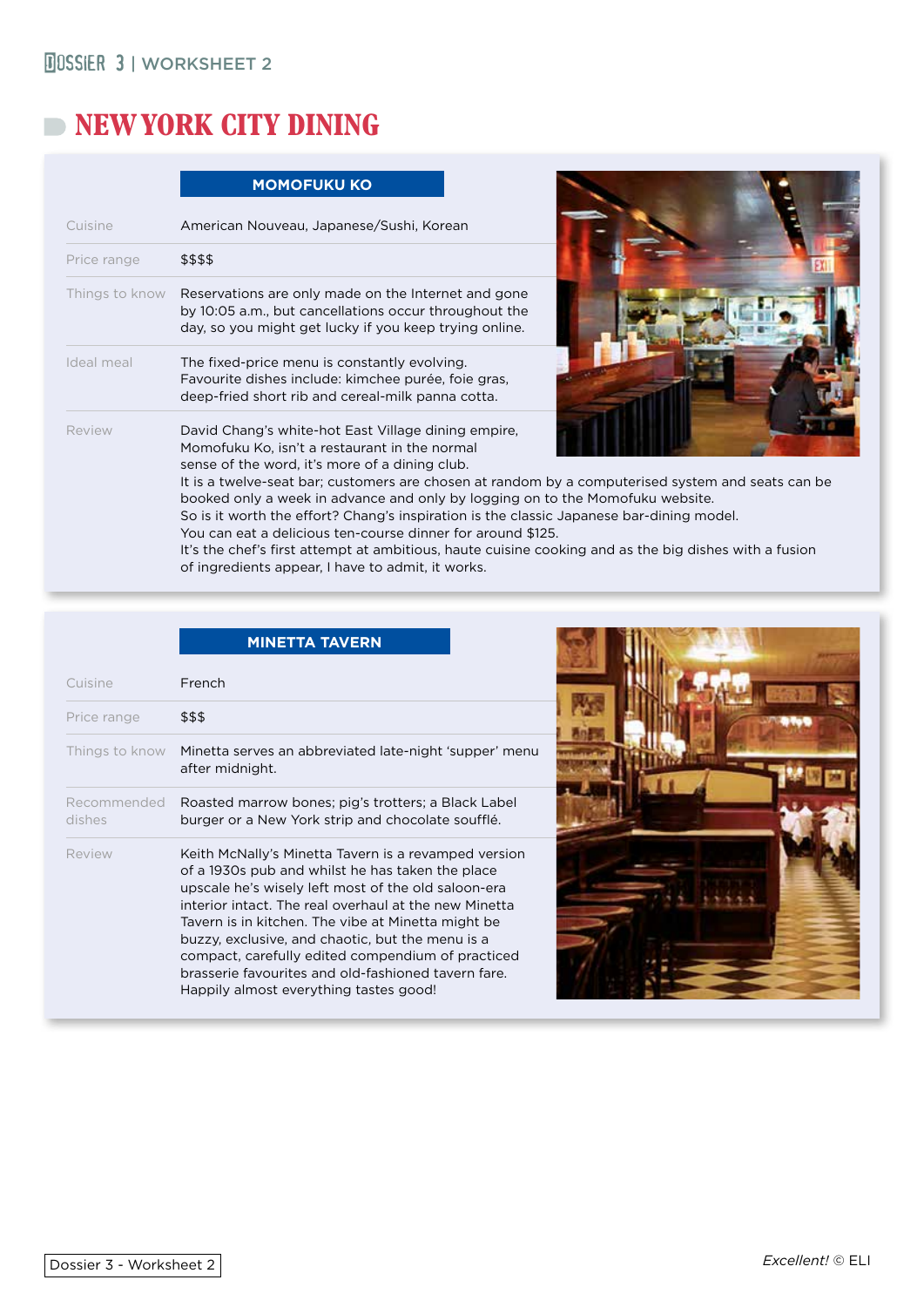# **ACTIVITIES**

# **THE LITTLE OWL**

| Cuisine        | American Nouveau, Mediterranean                                                                                                                                                                                                                                                                                                                                                                                                                                                                               |  |
|----------------|---------------------------------------------------------------------------------------------------------------------------------------------------------------------------------------------------------------------------------------------------------------------------------------------------------------------------------------------------------------------------------------------------------------------------------------------------------------------------------------------------------------|--|
| Price range    | \$\$\$                                                                                                                                                                                                                                                                                                                                                                                                                                                                                                        |  |
| Things to know | The wine list offers a nice selection of half-bottles;<br>brunch is served on Saturday and Sunday<br>from 11 a.m. to 2:30 p.m.; the restaurant provides<br>outside catering.                                                                                                                                                                                                                                                                                                                                  |  |
| Ideal meal     | Crispy soft-shell crab; pork chop and warm<br>chocolate cake.                                                                                                                                                                                                                                                                                                                                                                                                                                                 |  |
| Review         | The Little Owl is another place where the high<br>quality of the cooking is out of all proportion<br>with the restaurant's unassuming size.<br>There are ten tables in the tidy white space<br>and 28 chairs. Thirteen dollars buy several plump<br>grilled scallops served over a green, cheesy risotto<br>mixed with fresh spinach and nuggets of lobster.<br>These intricate little creations are the handiwork<br>of chef Joey Campanaro, who has perfected a<br>uniquely pleasing American bistro style. |  |



|                | <b>LOCANDA VERDE</b>                                                                                                                                                                                                                                                                                                                                                                                                                                                                                                                                                                                                                                                                                                                                                                   |
|----------------|----------------------------------------------------------------------------------------------------------------------------------------------------------------------------------------------------------------------------------------------------------------------------------------------------------------------------------------------------------------------------------------------------------------------------------------------------------------------------------------------------------------------------------------------------------------------------------------------------------------------------------------------------------------------------------------------------------------------------------------------------------------------------------------|
| Cuisine        | Italian                                                                                                                                                                                                                                                                                                                                                                                                                                                                                                                                                                                                                                                                                                                                                                                |
| Price range    | \$\$                                                                                                                                                                                                                                                                                                                                                                                                                                                                                                                                                                                                                                                                                                                                                                                   |
| Things to know | It is open for an Italian-style breakfast;<br>a brasserie-style lunch and the kitchen also<br>serves elegant ready-made desserts.                                                                                                                                                                                                                                                                                                                                                                                                                                                                                                                                                                                                                                                      |
| Ideal meal     | Sheep's-milk ricotta with herbs; blue-crab crostini;<br>rabbit terrine or 'testa della casa' (headcheese);<br>chicken for two and lemon tart.                                                                                                                                                                                                                                                                                                                                                                                                                                                                                                                                                                                                                                          |
| Review         | This is the latest of actor Robert De Niro's Italian<br>restaurants, but in style, conception and tone<br>it's very different from its predecessors.<br>It is divided by curving, wood-rimmed banquettes<br>into smaller, more intimate dining sections and a<br>granite-topped bar and café tables promote a<br>casual, tavern-like feel.<br>The most radical overhaul is in the kitchen, run by<br>chef Andrew Carmellini; master of classical<br>French and Italian cuisine, which he presents<br>'family style' and reasonably priced.<br>No main course costs over \$25.<br>This is crowd-pleasing cooking not designed<br>to win culinary awards, but to promote a good<br>time in a casually stylish, relatively economical way<br>and, judging by the crowds, it's succeeding. |